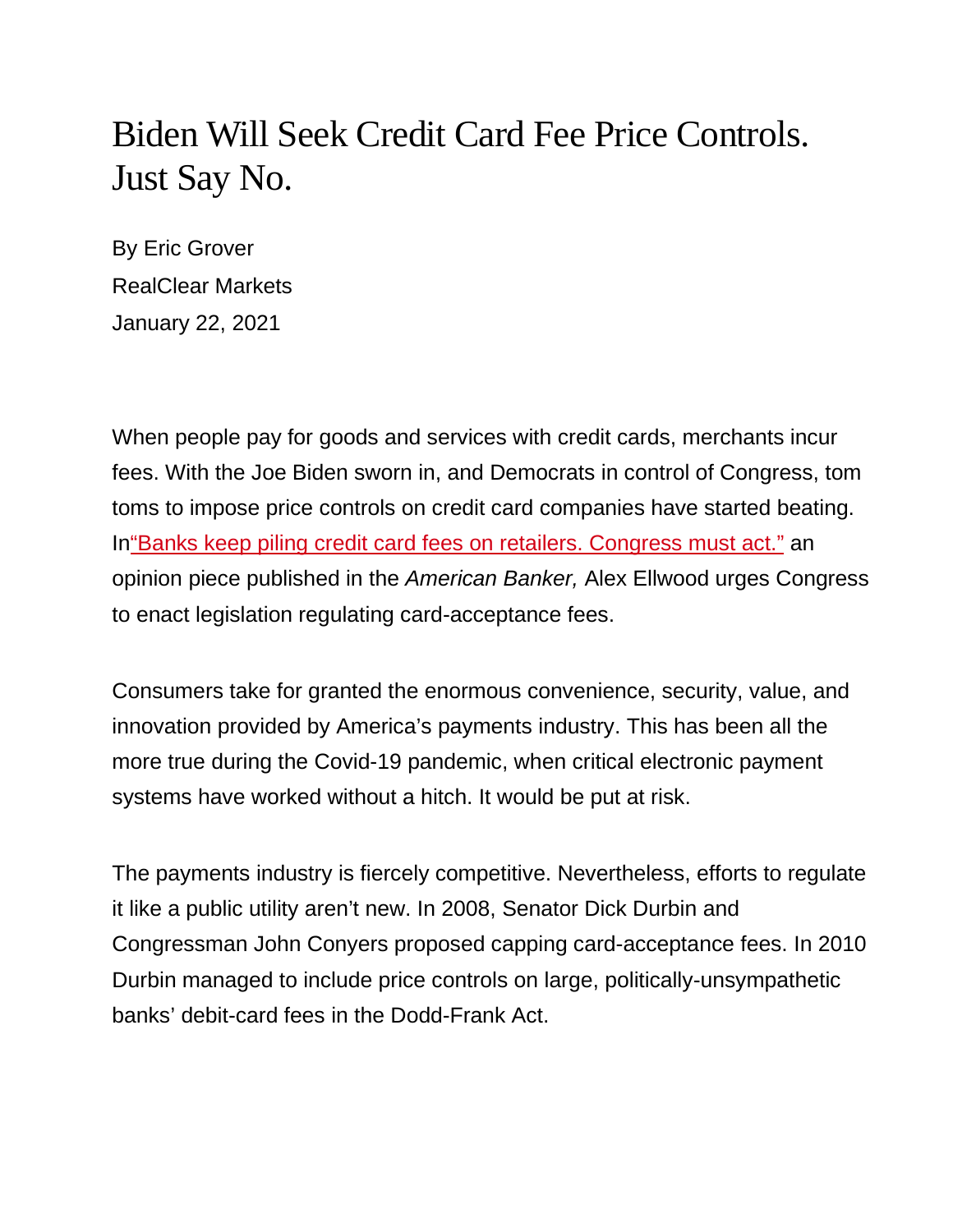Advocates of payment price controls make a straightforward case. Merchants will benefit if reduced fees are mandated by government. They'll pass their savings on to consumers. Everyone but the dastardly payments industry wins. It's not so simple.

The argument focuses on a single stage in the value chain: transaction costs at the point of sale. But, as the great French political economist Frédéric Bastiat observed, actions have [seen and unseen consequences.](http://bastiat.org/en/twisatwins.html) Retailers' immediate windfall would be seen. There would be unseen harmful effects as well.

Market prices dynamically allocate resources to where they're most highly valued. They harness the vast intelligence of billions of decisions by hundreds of millions of US consumers, millions of merchants, thousands of banks and processors, and more than half a dozen major networks like Visa, Mastercard, American Express, Discover, PayPal, Star, and NYCE. It's beyond the ken of the cleverest and best-intentioned central planners. Price controls cause shortages and misallocate resources, thereby hurting consumers, always.

Charges merchants pay to accept credit and debit cards have three principal components: interchange paid to banks issuing credit and debit cards, processing and licensing fees paid to networks like Mastercard and Visa, and fees paid to their processors.

In the US, interchange is often the largest portion. It's used by two-sided payment networks to balance participation on both sides, of spend and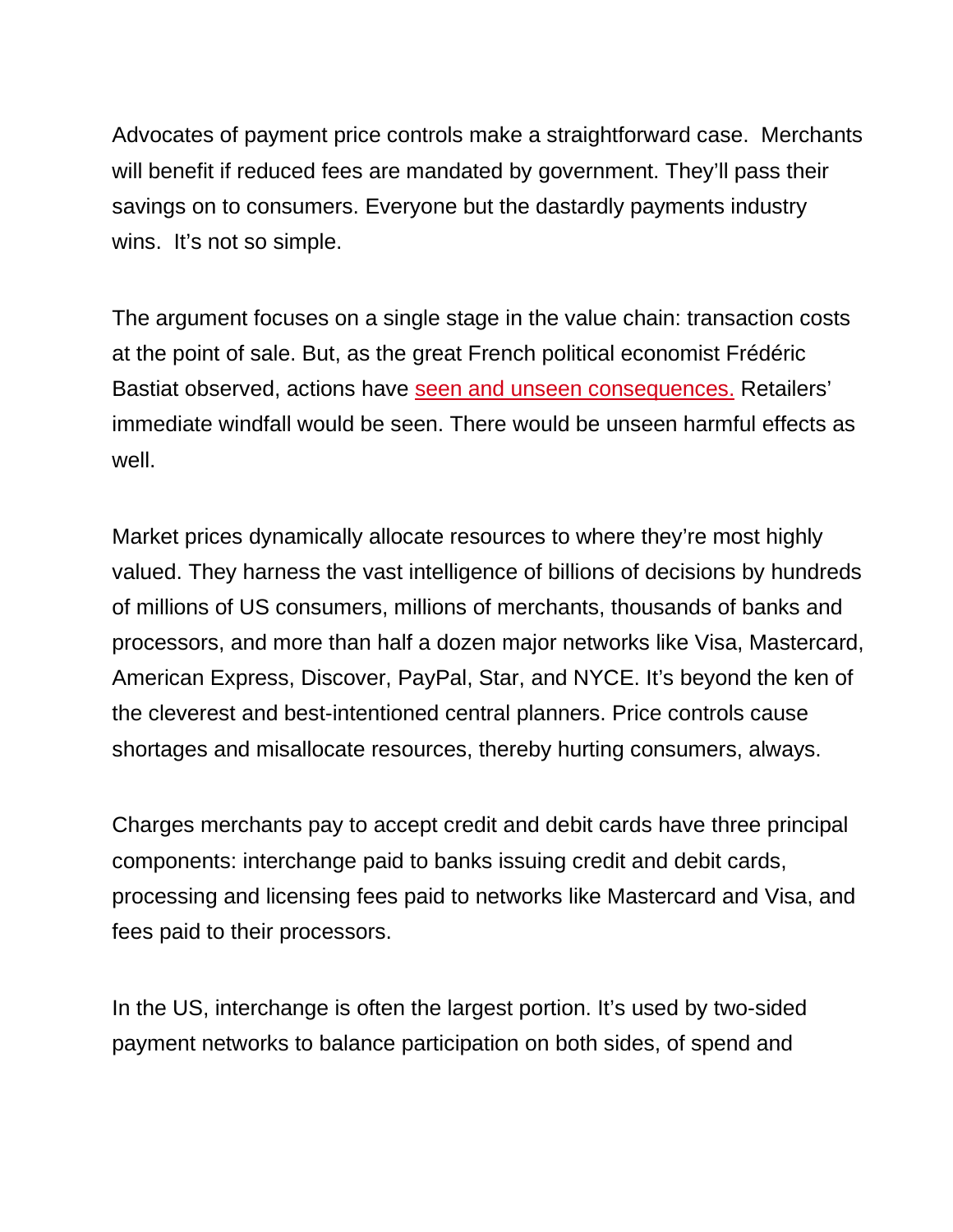acceptance, to maximize holistic value. More cardholder spending, begets more merchant acceptance, begetting more cardholder spending.

Retailers are more willing to pay for electronic payments generating sales, than consumers are willing to pay for paying to purchase. Consequently, interchange fees are collected from merchants and passed to financial institutions, issuing credit, debit, and prepay cards, funding issuer innovation, fee-free accounts, and a host of cardholder benefits.

The asymmetry of merchants paying more than consumers strikes some as unfair. However, many two-sided markets employ asymmetric pricing to maximize total value. Google, Bing, and Yahoo charge advertisers, not consumers searching. Bars sometimes offer women, but not men, free drinks. Interchange is paid by merchants to issuers and then, to a large degree passed on to consumers in benefits. That is so because consumers' payment preferences trump merchants'.

Suppose, however, consumers were indifferent, that they would happily defer to merchants' payment preferences. Interchange would plunge, as wooing merchants would be a path to capturing greater payments share. But ours is a world where Joe and Sally Sixpack's payment preferences count for more than Walmart's and Amazon's.

The empirical evidence of payment price controls' harm is strong.

In 2003 the Reserve Bank of Australia slashed credit-card interchange roughly 50%. CRA International observed, consequently, [Australian cardholders'](https://www.rba.gov.au/payments-and-infrastructure/payments-system-regulation/past-regulatory-reviews/review-of-card-payment-systems-reforms/pdf/review-0708-pre-conclusions/cra-28042008-2.pdf)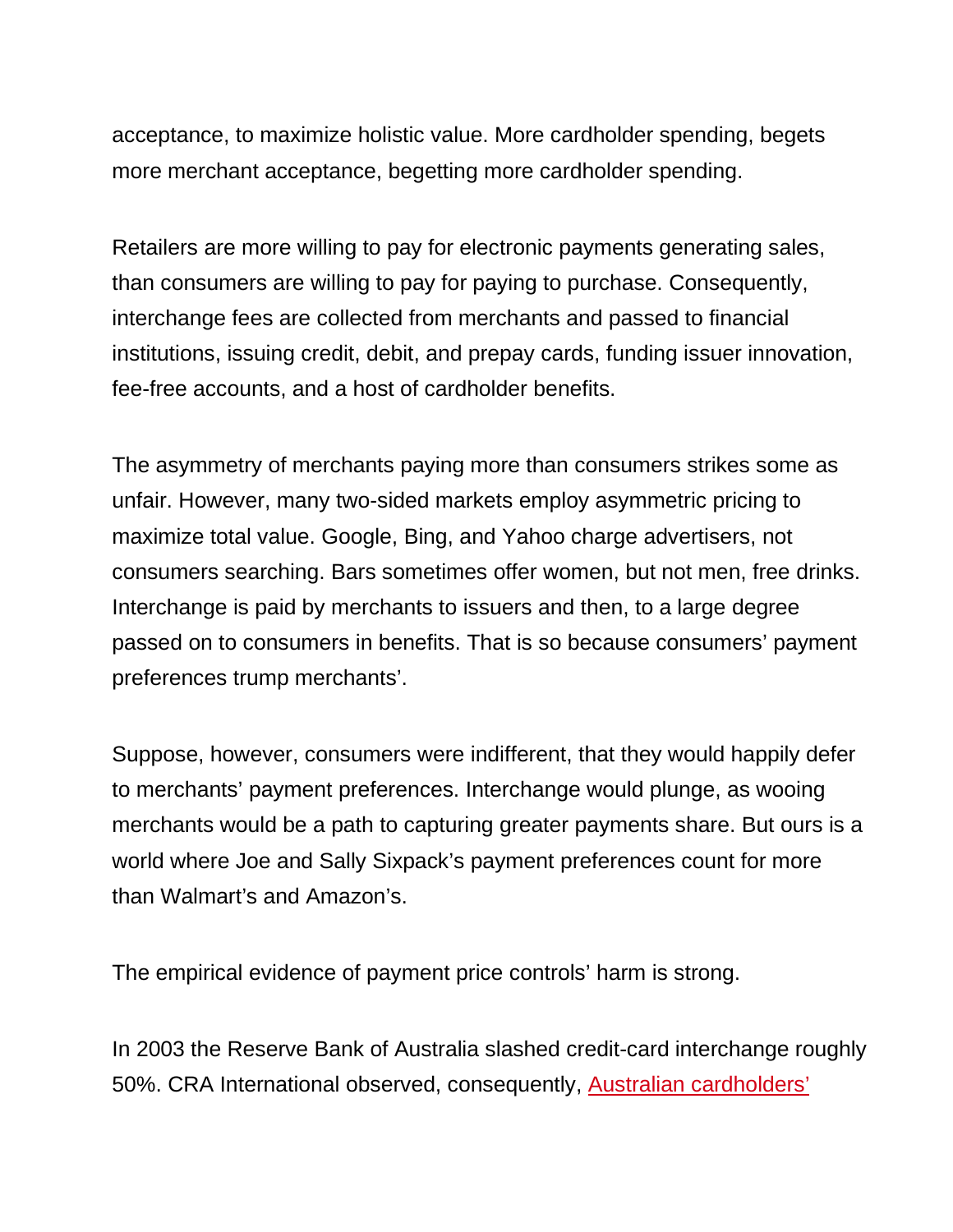[annual fees increased AUD 480 million, and the value of reward points](https://www.rba.gov.au/payments-and-infrastructure/payments-system-regulation/past-regulatory-reviews/review-of-card-payment-systems-reforms/pdf/review-0708-pre-conclusions/cra-28042008-2.pdf)  [decreased 23%,](https://www.rba.gov.au/payments-and-infrastructure/payments-system-regulation/past-regulatory-reviews/review-of-card-payment-systems-reforms/pdf/review-0708-pre-conclusions/cra-28042008-2.pdf) primarily in 2003 and 2004.

EU central planners imposed price ceilings of 30 and 20 basis points on credit and debit interchange, respectively, in 2015. Accenture (First Annapolis) surveyed changes EU bank issuers made from 2015 through 2017. Seventy percent [of 275 card-product changes made by 78 issuers tracked were](https://www.paymentscardsandmobile.com/european-payment-card-products/)  [unfavorable](https://www.paymentscardsandmobile.com/european-payment-card-products/) in terms of increased fees and/or reduced rewards.

US debit-interchange price controls were implemented in 2011. Exempting community banks popular with Democrats and Republicans, they were more political in design than the EU's and RBA's interventions. In response to lost revenue, banks reduced free checking. Bankrate.com's [2009 survey reported](https://www.bankrate.com/banking/checking/smart-banking-free-checking-not-always-free/)  [76% of banks offered free checking.](https://www.bankrate.com/banking/checking/smart-banking-free-checking-not-always-free/) By 2015 [only 38% of larger banks](https://www.bankrate.com/banking/checking/smart-banking-free-checking-not-always-free/)  [surveyed offered free checking with no conditions.](https://www.bankrate.com/banking/checking/smart-banking-free-checking-not-always-free/)

Interchange has fueled a raft of issuer innovation including prepaid cards for the un- and underbanked, virtual cards turning payables into a profit center, healthcare cards, and neobanks. Capping it would suppress innovation. Imposing price controls on the entire merchant discount fee would stifle processor innovation and the supply of payment-acceptance to small merchants, which retailer Goliaths might not mind.

Advocates of government intervention to reduce card fees are trying to curry favor with merchants, a special interest, albeit a big one. Many also suffer the conceit that their guidance from on-high would be superior to the seemingly